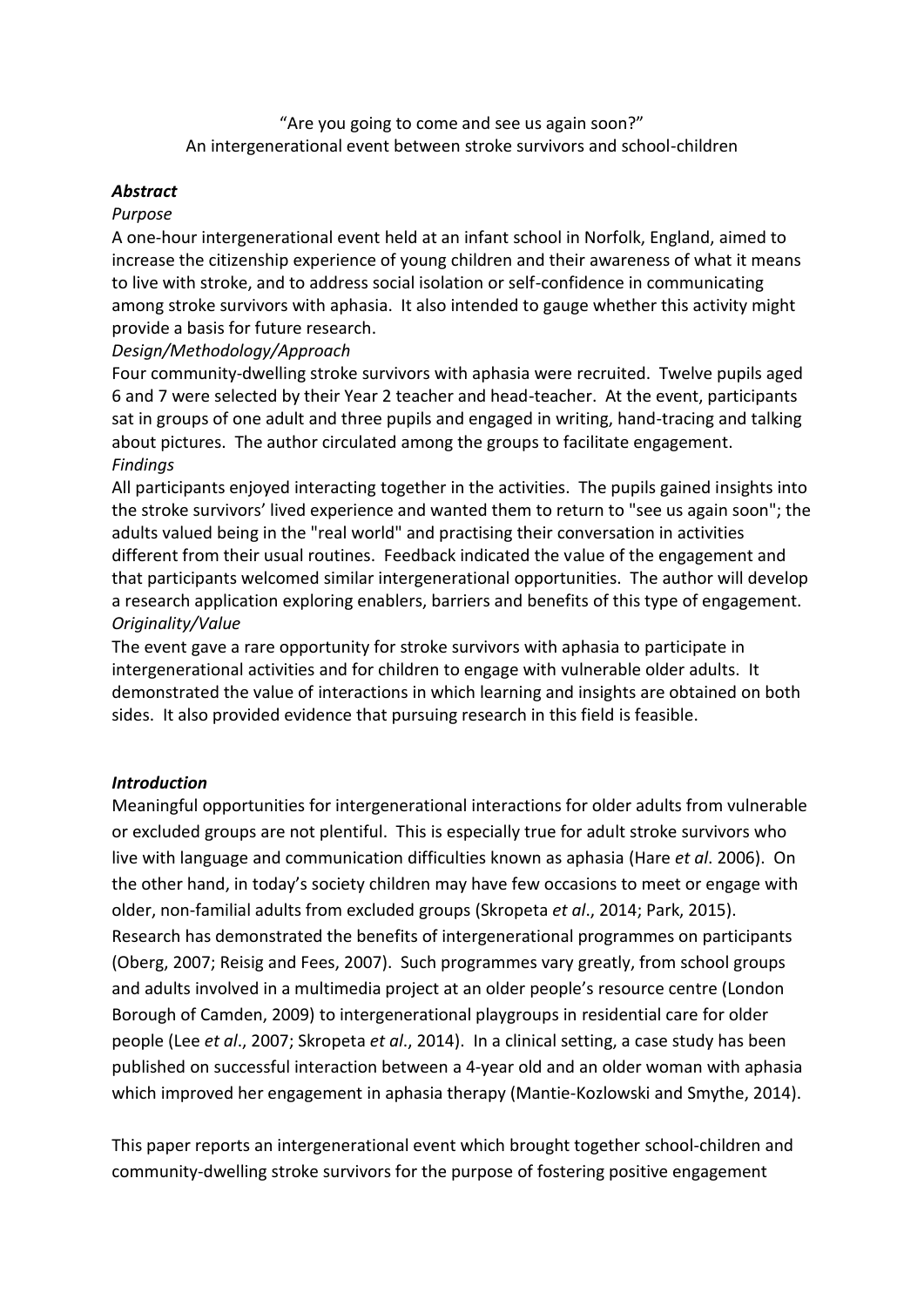between them in order to gauge the suitability of such interactions for formal research. The event focused on communication that promotes enjoyment in sharing activities between children and older adults and conversation opportunities for adults with mild aphasia following a stroke. Through sharing activities together, the event aimed to increase children's awareness of what it means to live with stroke and to address social isolation or a lack of confidence in speaking among stroke survivors. The author is unaware of this type of intergenerational engagement being undertaken elsewhere, so this small scoping study might be quite novel.

An infant school in Norfolk with a tradition of community outreach, attested by a thriving lunch-club and reading group, was approached and, upon learning about the proposed event, offered to host it. The head-teacher stated that the event matched the school's ethos and that it would enrich the educational and citizenship experience of Year 2 pupils. The author anticipated recruiting four or five stroke survivors and suggested each might be teamed with three pupils, a combination which the head considered viable. Funding was secured from the Paul Bassham Charitable Trust. Owing to a change in head-teacher, the event was postponed during the headship transition. In spring 2016, following the author's discussion with the new head-teacher, he confirmed it fitted the school's community outlook and recommended it be held in early July 2016.

## *Design and Methods*

The event was scheduled in a one-hour slot after the lunch break. Activities were organised to last no longer than 40 minutes to respect the attention and energy levels of the children and adults. Prior to the event, the author sought the input of a collaborating stroke survivor on the activities she was designing around simple drawings and sharing pictures. The stroke survivor felt that the project addressed issues of self-confidence among people with aphasia and offered them the chance to develop positive relationships with children in activities different from the adults' usual routines.

Ethical approval was obtained in May 2016 from the Research Ethics Committee of the Faculty of Medicine and Health Sciences at the University of East Anglia. In addition to approving the event, the school head-teacher contacted the pupils' parents to inform them of the event and give them the choice to exclude their children (no child was excluded). The head-teacher also was informed of any particular needs of the participating stroke survivors in order to conduct a risk assessment.

The author approached five adult stroke survivors with whom she has liaised in the context of healthcare learning. Through this professional link, the author was already aware that these community-dwelling adults live with mild to moderate aphasia and are skilled in a range of communication methods. They were told the one-hour event consisted of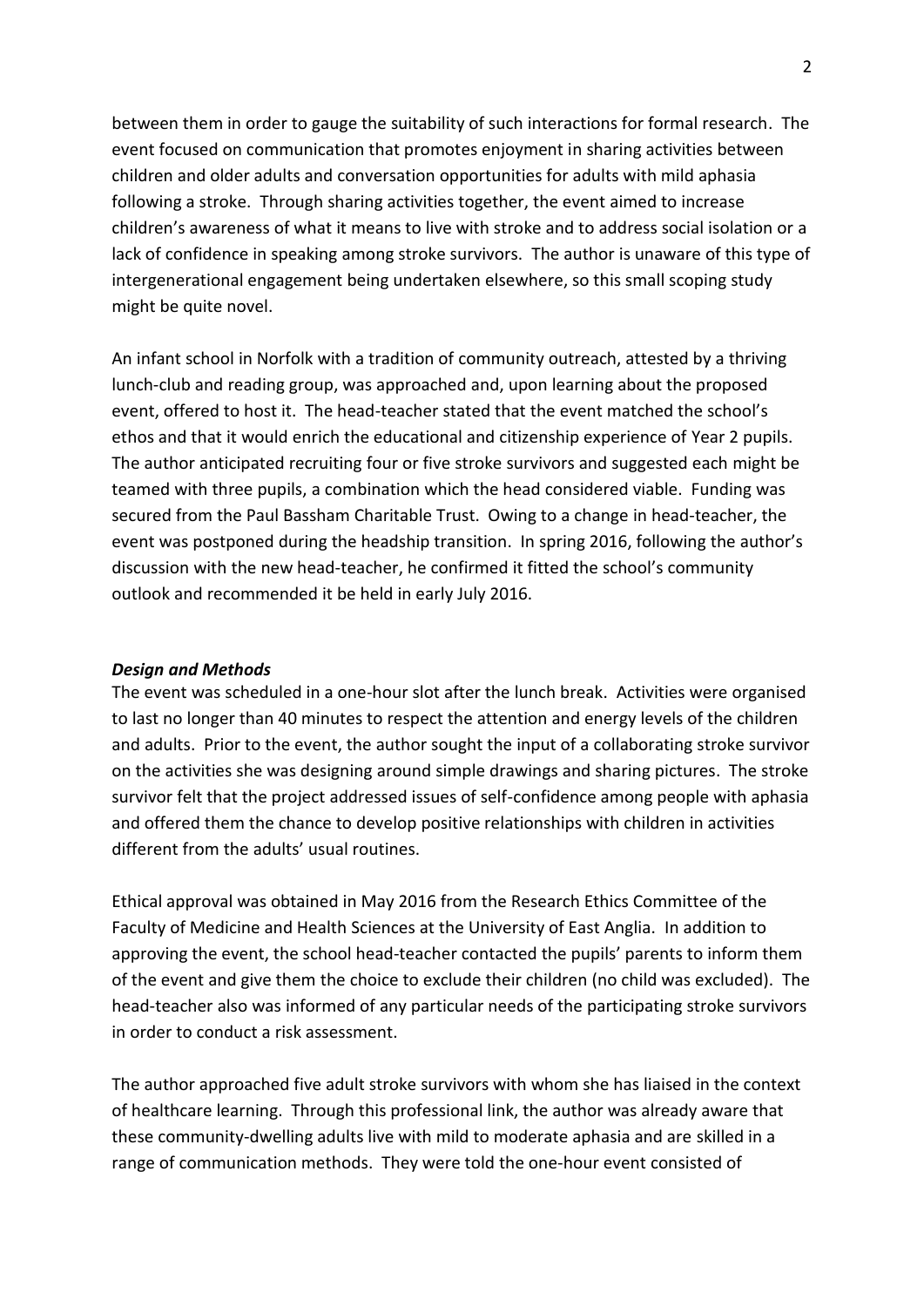activities with the children lasting 40 minutes based around talking, a small amount of drawing and sharing pictures. Four adults, two men and two women from age 50 to 70, agreed to participate. Three had mild aphasia; one had more impaired spoken language, by comparison, but was highly proficient in communicating, including verbal, non-verbal and gestural skills. Twelve 6- and 7-year old pupils, nine girls and three boys, were identified by the classroom teacher in conjunction with the school head. This allowed sixteen participants to divide into four groups of four, one adult and three pupils. The collaborating stroke survivor agreed that working in small groups would not over-burden the stroke survivors while they engaged with the children. Given the potential of the intergenerational engagement leading to research, the author planned to ask what the participants found positive about the interactions as well as ways they felt it could be made more meaningful or relevant to them. This reflects anticipation of developing research areas that are feasible to participants (Ritchie *et al*., 2014, 49) and collecting data that is "acceptable and meaningful" to them (Agee, 2009, 434).

One week before the event, the author visited the school to meet the pupils in the company of their classroom teacher. Her half-hour visit also allowed the children to gain some familiarity with her. During the visit she briefly explained a stroke and asked if they knew anyone who had had one. She answered their questions about strokes, adding that the adults coming the following week would talk to them about stroke if they were asked. The pupils were told that the adults lead lives not unlike theirs (for example, they watch television and go shopping) and make adjustments depending on the stroke's impact on their energy or how they walk or speak. The pupils were invited to bring a picture, perhaps of an animal, to show to the adults, and were told that the adults had similarly been invited to show a picture to the children. During the chat, the pupils remained excited about the event and repeated that they looked forward to it.

## *Findings from the intergenerational event*

Activities were held in an open area leading off the pupils' classroom. The author, as facilitator, welcomed the participants, asked them to choose a table, on which coloured pencils and plain paper were provided, and rolled out each activity. Throughout the event, she circulated among the groups to observe the interactions and to offer assistance or support engagement, if needed.

Participants engaged in three activities in their small groups:

- (1) Writing their name on a self-adhesive label and reading out their name before putting it on their clothing.
- (2) Tracing their hand on paper and writing inside it the name of everyone else at their table.
- (3) Showing the picture they had brought (or choosing from a supply brought by the facilitator), describing what they liked about it or telling a story about it.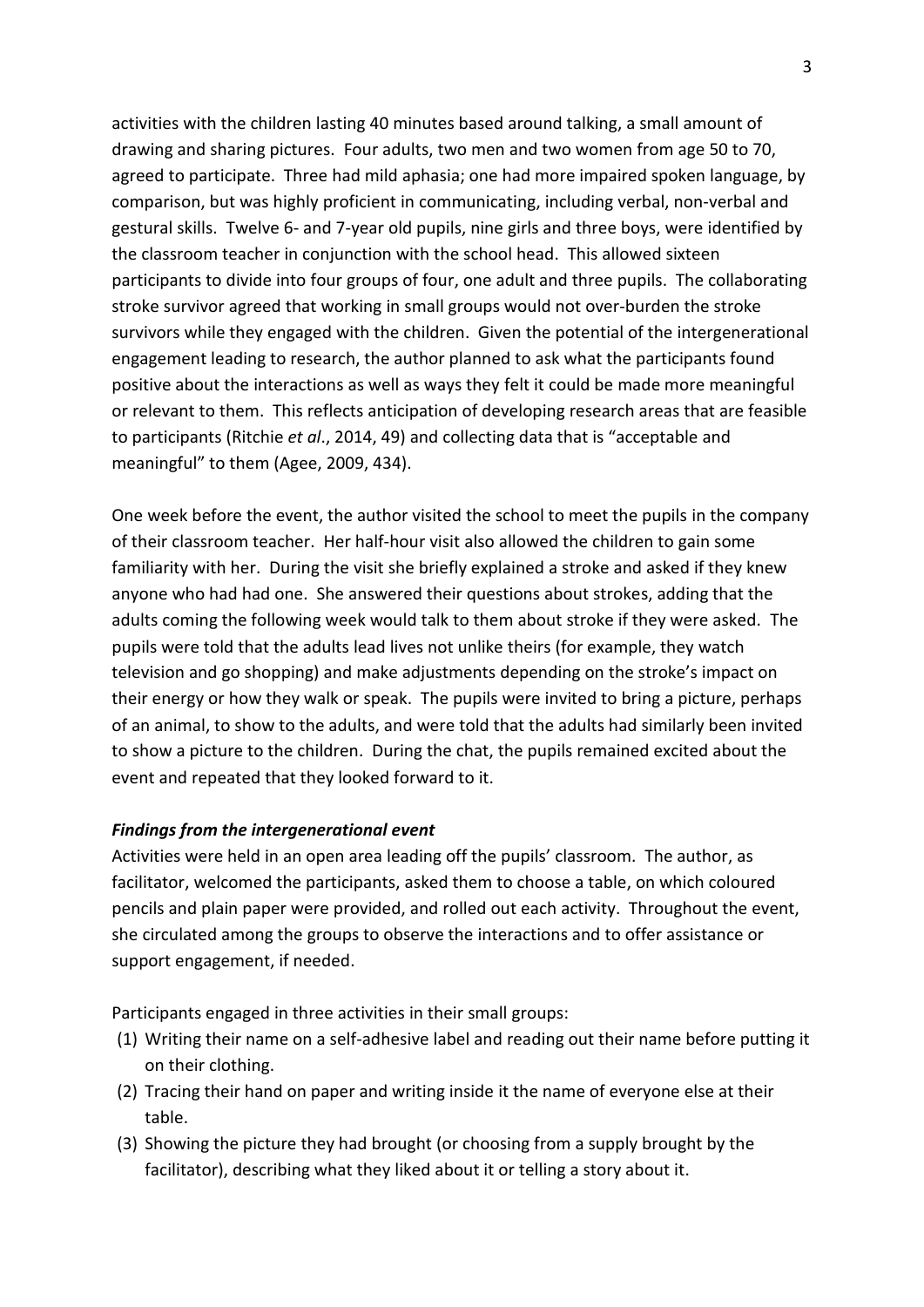The facilitator sought to support the event, which remained her priority, while also making occasional note of its interactions. Because she was carrying a supply of spare pictures and plain paper for the activities, she could scribble down a few words discreetly while moving among the tables and talking with participants. Afterwards she incorporated these points in extensive notes, which combined with feedback to form the basis of her interpretation of the engagement.

The event's aims of enjoyment, insights and benefits seemed to be met, typically with spontaneity, throughout the activities. Starting from the first, the children set about the name-label activity with gusto. In one group, an adult and pupil compared the colouring of their names, which turned into a chat among the four about favourite colours. The activity also made several children aware of the impact of stroke on hand-writing. In one group the adult asked the children to hold the label, saying that keeping the label still while printing her name was a challenge for her weak hand. At another table, where pupils were busily colouring their name-labels, the facilitator prompted them to ask the stroke survivor if he had written out his name. When he replied to them, "no", and indicated his affected hand resting on his lap, the pupils were asked who wanted to offer to write his label for him. Immediately all three asked him if they could do this, two of them recommending he choose "my colour" pencil. Through activities that generated their interest, the pupils realised that one challenge faced by the adult stroke survivor did not restrict his overall participation.

As the second activity started, children at two tables thought the adult might have difficulty tracing their hand and offered to help. Again, an insight into the adults' capacities was gained. Both adults placed their stroke-affected hand on the paper and used their other hand to trace around it. One joked to the children about the "messy lines" he had drawn, which seemed to make them comfortable about smiling back in agreement. Separately, a stroke survivor completed her hand-tracing then showed the pupils her hands. She compared the straightness of her left hand with the slight bend of her right hand caused by the stroke. "I can do the tracing," she said cheerfully, "but it works just a bit differently for me." As these examples indicate, the composure and good-natured responses of the stroke survivors seemed to foster the learning gleaned by the pupils, as well as normalising what it meant to live with disability.

During the third activity, most children talked enthusiastically about the pictures they had brought and were curious to see the adults' reactions. Many had drawn pictures themselves; one boy had sketched his favourite toy, a polar bear, and told his table companions about Arctic polar bears. A girl who had brought her favourite book because she liked its pictures became animated when the adult asked her about the story behind some of them, illustrating the benefit of mutual engagement by adults with the children. One pupil who had forgotten his picture did not initially show much enthusiasm. When the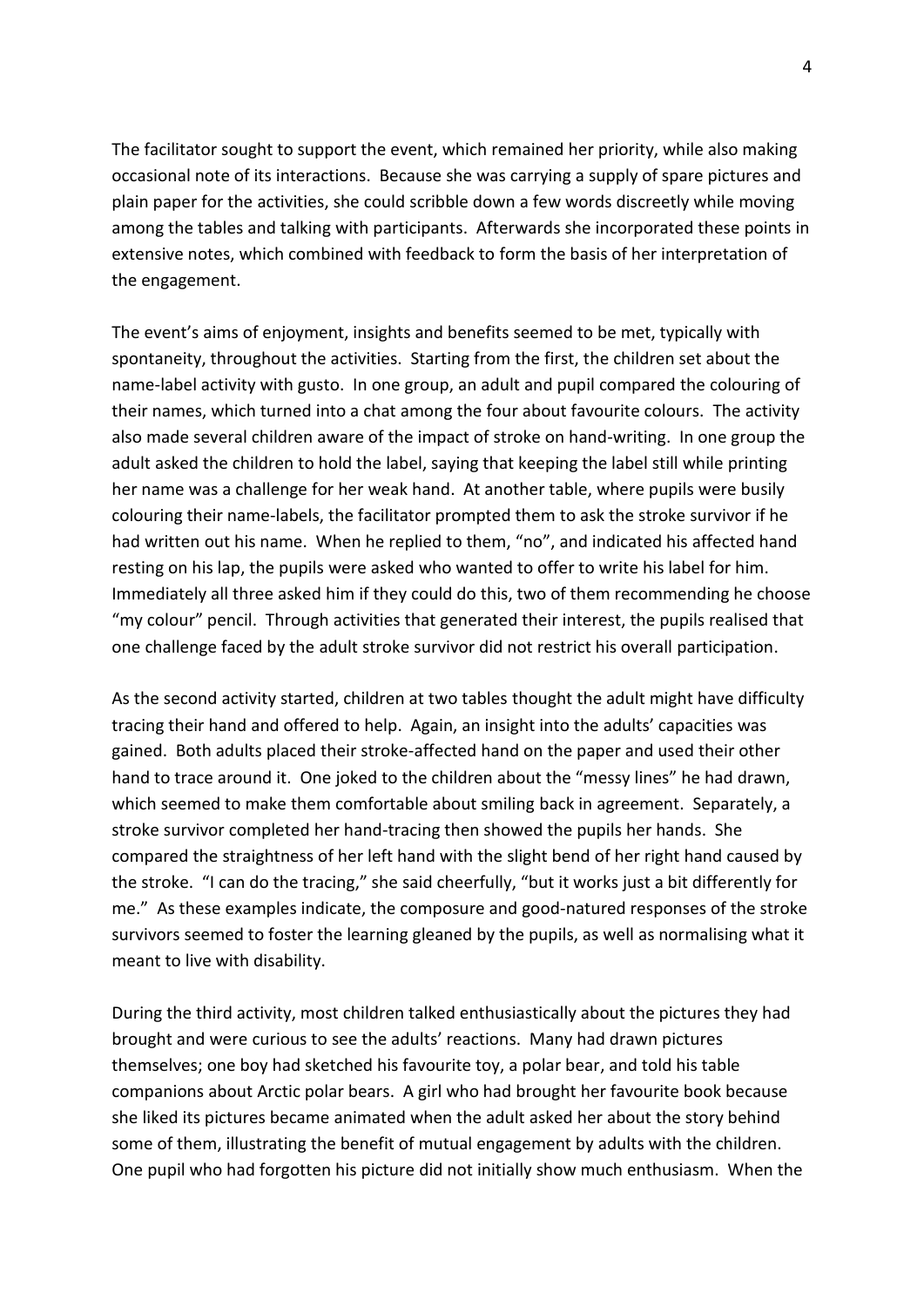facilitator offered him her supply to choose from, he declined and asked if he could draw his own, which he undertook happily. Both female stroke survivors showed several pictures to the pupils, including holiday photos. One shared examples of her own paintings, which delighted the children, especially those of animals. The male stroke survivors came without pictures so they chose a few from the facilitator. One of them picked an image of a car from the 1920s and described to the girls at his table its numerous old features, including the hand-crank for starting the engine, to which they listened intently.

The event was characterised by a friendly hubbub of activity among the children and adults. Participants seemed relaxed, eager to ask questions and laugh together. The facilitator noticed slightly less chatter at one table during the hand-tracing activity compared with other groups, though none of the participants appeared ill at ease. Another point of distinction was that one stroke survivor sat in a wheelchair. The pupils interacting with him seemed interested in it and asked how often he used it and where he took it. The three other adults used a walking stick, which seemed to be unremarkable to the children as the facilitator was unaware of questions being asked about it.

When activities came to a close, the facilitator thanked the whole group for taking part and asked for an example of what they had learned or enjoyed. Responses seemed to provide further evidence of both enjoyment and benefit. Many children held up their drawings as they called out, "I liked it". Examples given by the children of what they had learned included the old car, using a wheelchair and how one of the adults wrote; stroke survivors mentioned the children's love of pictures and the interesting questions the children had asked. Each participant was given a souvenir booklet with copies of the facilitator's pictures; the booklet allowed other sheets of paper to be inserted, including the handtracing and drawings by the pupils. As final goodbyes were said, three children grouped around the facilitator and one stroke survivor and chatted that they had "really liked" being together. One girl then asked brightly: "are you going to come and see us again soon?"

#### *Feedback from the school and stroke survivors*

The author spoke informally after the event with the Year 2 teacher (within a few days) and the stroke survivors (within 2-6 weeks) in order to obtain their reflections. It was hoped their responses would indicate if the aims of the event had been met and if pursuing research is warranted.

According to the feedback received, the intergenerational engagement between Year 2 pupils and adult stroke survivors with aphasia set a marker for researching the nature of the engagement, its benefits and challenges. For example, while feedback endorsed the enjoyment participants obtained together, the specific quality and nature of interactions could be investigated in research. The enriching experience reported by the adults merits fuller understanding in terms of the type of involvement and the conversational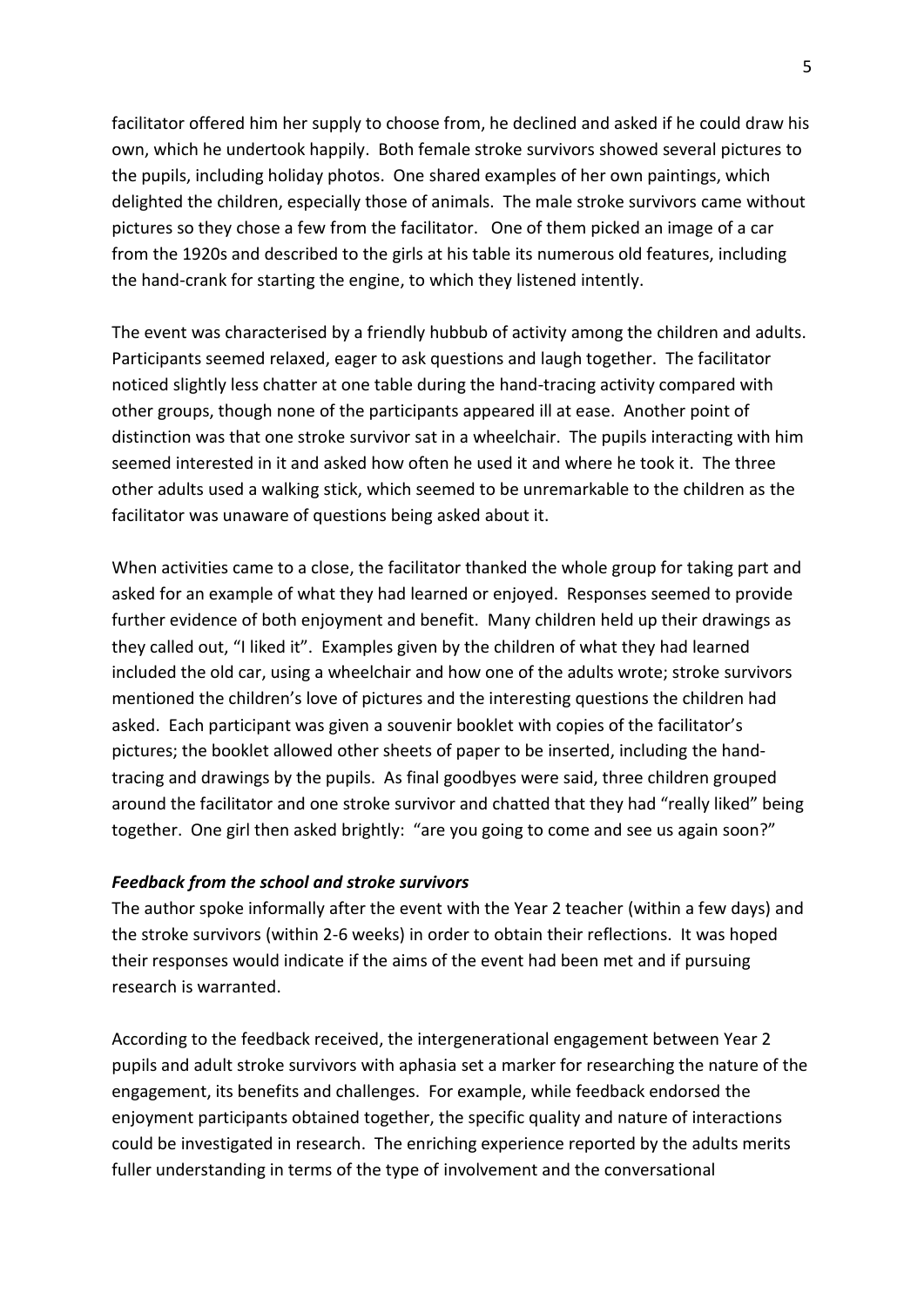opportunities for stroke survivors with aphasia. The school expressed an interest in incorporating the event into the curriculum for the whole Year 2 class; what impact this might entail for the children's learning and citizenship experience would need to be ascertained.

The teacher's comments on the event were wholly positive. She stated that "the children loved it" and "really engaged with it". In her view, the pupils were good listeners, talkative and respectful and the event had been a very good learning experience for them about stroke. She remarked that because the next-door school supports pupils with physical and sensory needs "the children do not blink seeing someone in a wheelchair". What was novel for the children, she explained, was seeing an *adult* in a wheelchair and talking to adults with stroke. When given a scenario of potential research in which her Year 2 class, in group rotation over one half-term, interacted with stroke survivors, the teacher was enthusiastic. She felt that pupils of all abilities would benefit and it would increase their citizenship and respect for adult groups.

Feedback obtained individually from three stroke survivors (the fourth was unavailable) was positive. They enjoyed interacting with the children, found the event worthwhile and would join a similar event again. They welcomed the children's curiosity and questions. Two adults described the children as "very polite", one stating that they "were very keen to understand his stroke". Another adult said her speech sometimes was a "puzzle" to the children but she never found this inhibited the children communicating with her. Two stroke survivors attached deeper significance to participating. One valued it because "it's always good to do something different, to get involved". Another welcomed talking "in the real world" because "we don't get much chance to do that". He added: "it's very easy for someone with stroke to go into themselves and think no one is interested in what we're doing", so he was "very glad it worked" linking with the children.

Two adults suggested changes for the future. Because pupils concentrated more on drawing than conversation in one activity at his table, a stroke survivor suggested a second facilitator might help increase interactions. He would also follow the small-group engagement with a whole-group activity. Another adult suggested that stroke survivors be briefed beforehand in greater detail about what language to use to describe stroke, as he had worried about saying something "over the top of the heads of young children". He added this was "a minor thing" because the children were intelligent and receptive and he welcomed another opportunity for this type of activity.

#### *Conclusion*

The event has endorsed the suitability of intergenerational interactions for formal research. While participants mentioned their enjoyment of each other's company, more importantly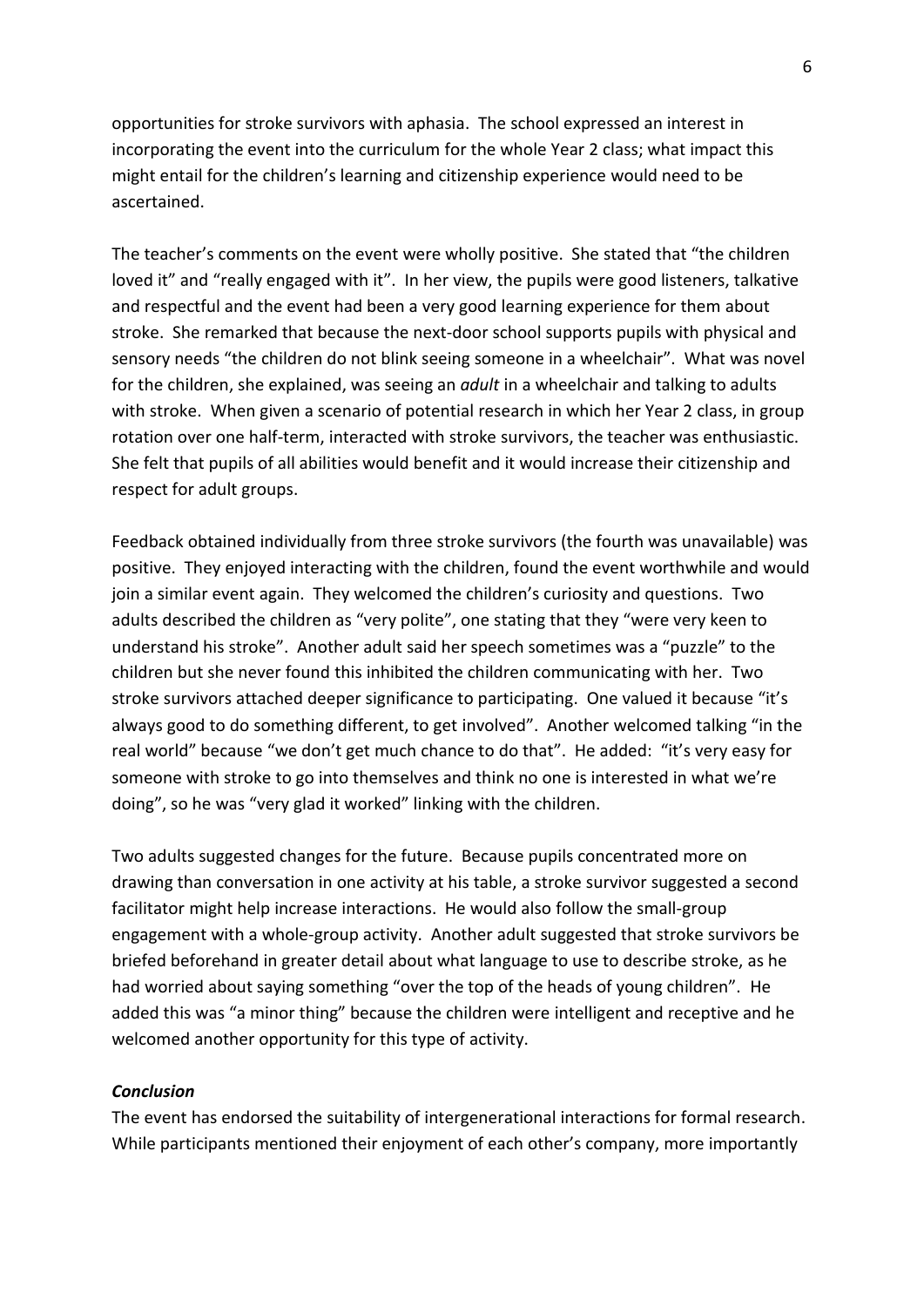their feedback also suggested that research could explore the nature, benefits and challenges of stroke survivors with aphasia engaging with young school-children.

Outcomes confirmed that the event met its principal aims: increasing the citizenship experience of young children and their awareness of what it means to live with stroke, and addressing social isolation or self-confidence in communication among stroke survivors with aphasia. An open, comfortable atmosphere developed from the start, evidenced in the many questions the children raised, such as how one adult used his wheelchair and why another liked painting. The appropriateness of the activities was acceptable to both children and adults, a significant point in determining successful engagement (Lee *et al*. 2007). This also validates the input of the collaborating stroke survivor in the design of the event. Furthermore, children demonstrated new insights into what it means to live with stroke and learned that the adults' different capacities, whether in speaking or handwriting, did not prevent their meaningful interaction. The stroke survivors enjoyed being out in what one called the "real world" and valued communicating with young schoolchildren in completely new circumstances. The intergenerational engagement also demonstrated to them that the pupils did not avoid or exhibit negative attitudes to them, unlike situations they sometimes encounter as stroke survivors.

The path for a future research bid has been laid. Based on the outcomes and lessons gained here, the author will develop a research proposal for intergenerational activities between stroke survivors with aphasia and children at infant-school level. It will be kept in mind that much credit for the success of the one-off event resides in the school's inclusive culture, as revealed in the teacher's observation about pupils' familiarity with disability. The success is also due to the stroke survivors, who are skilled communicators and show composure in describing or responding to questions about what it means to live with their stroke.

Full involvement of one or two stroke service users will be sought from the outset in the planning, design and facilitation of the study. The scope of potential research springing from this one-off event is likely to incorporate gerontology, education and communication. To that end, the author hopes to be joined by researchers from education and from speech and language therapy, in addition to the stroke service users. Research will explore the specific enablers, barriers and benefits in bringing these groups together in intergenerational activities. It will also enquire into possible impact on neighbourhood cohesion (Clark *et al*., 2011) and the nature and depth of engagement for children and stroke survivors with aphasia (Kaplan, 2002).

The goal of fostering positive engagement between older stroke survivors with aphasia and young school-children was achieved as they interacted together. New insights were gained by the children and the adults enjoyed practising their conversation in stimulating new activities. Both implicitly and explicitly, they welcomed taking part in more such activities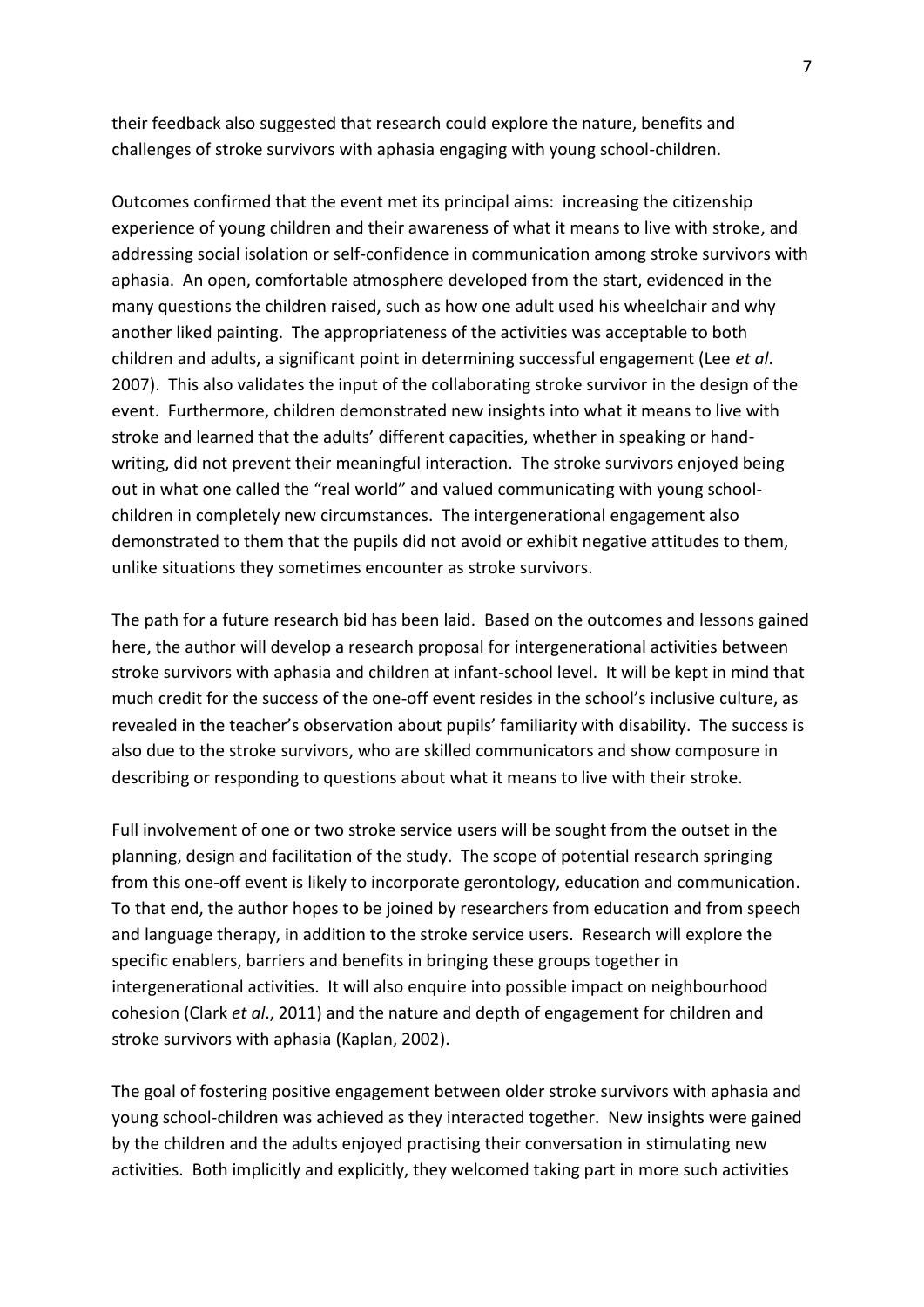and were keen that they would "see [each other] again soon", an aspiration the author hopes will be met through future intergenerational research.

#### *References*

Agee, J. 2009. Developing qualitative research questions: a reflective process. *International Journal of Qualitative Studies in Education*, 22(4): 431-447. doi: 10.1080/09518390902736512

<http://www.tandfonline.com/doi/pdf/10.1080/09518390902736512>

- Clark, C.J., Guo, H., Lunos, S., Aggarwal, N.T., Beck, T., Evans, D.A., Mendes de Leon, C. and Everson-Rose, S.A. 2011. Neighborhood Cohesion Is Associated With Reduced Risk of Stroke Mortality. *Stroke*, 42:1212-1217. doi:10.1161/STROKEAHA.110.609164
- Femia, E. E., Zarit, S. H., Blair, C., Jarrott, S. E. and Bruno, K. 2008. Intergenerational preschool experiences and the young child: Potential benefits to development. *Early Childhood Research Quarterly*, 23: 272-287.
- Hare, R., Rogers, H., Lester, H., McManus, R. and Mant, J. 2006. What do stroke patients want from community services? *Family Practice*, 23: 131-136. doi: 10.1093/fampra/cmi098
- Kaplan, M. 2002. Intergenerational programs in schools: considerations of form and function. *International Review of Education*, 48(5): 305-334.
- Lee, M. M., Camp, C. J. and Malone, M. L. 2007. Effects of intergenerational Montessoribased activities programming on engagement of nursing home residents with dementia. *Clinical Interventions in Aging*, 2(3): 477-483.
- London Borough of Camden. 2009. *Intergenerational Working in the London Borough of Camden. Project Profiles 2006-2008*. Promoting Independence Group, Directorate of Housing & Adult Social Care, Camden. September 2009. [http://www.centreforip.org.uk/res/documents/publication/100511105547Intergene](http://www.centreforip.org.uk/res/documents/publication/100511105547Intergenerational%20Working%20in%20LB%20Camden%20Project%20Profiles%2020068.pdf) [rational%20Working%20in%20LB%20Camden%20Project%20Profiles%2020068.pdf](http://www.centreforip.org.uk/res/documents/publication/100511105547Intergenerational%20Working%20in%20LB%20Camden%20Project%20Profiles%2020068.pdf)  (*accessed* 16.09.2014)
- Mantie-Kozlowski, A., and Smythe, H. 2014. Introducing an intergenerational relationship to improve engagement in aphasia therapy. *Aphasiology*, 28(1): 49-61.
- Morita, K. and Kobayashi, M. 2013. Interactive programs with preschool children bring smiles and conversation to older adults: time-sampling study. *BMC Geriatrics*, 13:111. <http://www.biomedcentral.com/1471-2318/13/111>
- Oberg, B-M. 2007. Meeting the Other. *Journal of Intergenerational Relationships*, 5(2): 27- 44. doi: 10.1300/J194v05n02\_03
- Park, A-L. 2015. The Effects of Intergenerational Programmes on Children and Young People. *International Journal of School and Cognitive Psychology*, 2:1. doi: 10.4172/1234-3425.1000118
- Reisig, C. N. and Fees, B. S. 2007. Older Adults' Perceptions of Well-being after Intergenerational Experiences with Youth. *Journal of Intergenerational Relationships*, 4(4): 6-22. doi: 10.1300/J194v04n04\_02
- Ritchie, J., Lewis, J., McNaughton Nicholls, C. and Ormston, R. 2014. *Qualitative Research Practice*. 2nd ed. London: Sage.
- Skropeta, C. M., Colvin, A. and Sladen, S. 2014. An evaluative study of the benefits of participating in intergenerational playgroups in aged care for older people. *BMC Geriatrics*, 14:109. <http://www.biomedcentral.com/1471-2318/14/109>